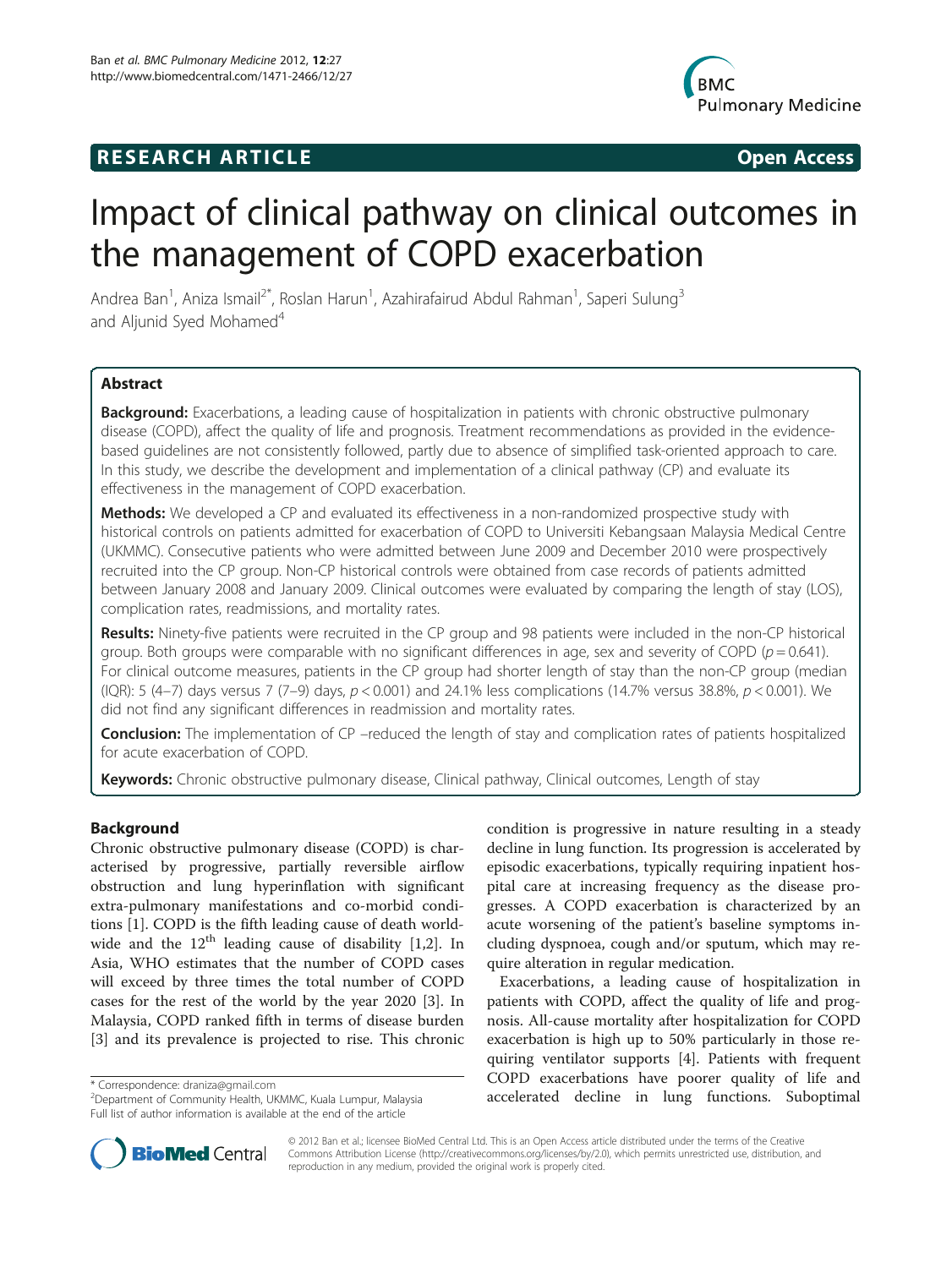treatment of COPD exacerbations is a major concern. It increases health-care resources utilization and cost, and may sometimes cause detrimental effects to patients. Treatment recommendations as provided in the evidencebased guidelines are not consistently followed.

A large study in USA involving 70,000 patients admitted for acute COPD exacerbation found that only 30% patients received all the recommended treatment according to the established guidelines [[5\]](#page-7-0). We have also previously shown that the compliance to our national guideline of COPD management was only 60% for the treatment of moderate to severe stable COPD [[6](#page-7-0)]. Among the reasons for failure to adhere to the treatment recommendations include lack of awareness of the COPD guidelines particularly among the nonrespiratory and primary care physicians, and absence of simplified task-oriented approach to care. Thus, there is a critical need to address this increasing gap between the guidelines and clinical practices, particularly in the hospitals of developing countries, by implementing and evaluating clinical care practices tailored to local settings. Clinical pathways can provide a link between establishing clinical guidelines and practicing them.

A clinical pathway (CP) - also known as a care pathway or multidisciplinary action plan (MAP) – is defined as an interventional plan for the mutual decision making and organization of care processes for a well-defined group of patients during a well-defined period [\[7\]](#page-7-0). The pathway outlines the main clinical interventions that are carried out in the hospital by a group of health care professionals responsible for the care of the patient. It incorporates locally agreed clinical standard practices as well as guidelines into a systematic approach for managing a specific group of patients with the aim of improving patient outcomes, promoting patient safety, increasing patient satisfaction, and optimizing the use of resources [\[7](#page-7-0)].

COPD presents a significant disease burden in Malaysia and is reflected in hospital admission rates for COPD exacerbations. The management of COPD admissions is guided by local standard practices and clinical guidelines established by the Ministry of Health of Malaysia. However there are inconsistencies between guidelines and their application in daily clinical practice. While existing clinical guidelines for COPD provide evidencebased and consensus-derived statements of optimal care for patients with COPD, such guidelines do not provide an organizational framework for managing patients within a hospital setting, resulting in inconsistent application of clinical plans and variable patient outcomes. COPD CP has been successfully implemented in developed countries [[8\]](#page-7-0) and previous studies suggest that its usage results in improved clinical outcomes [[9,10](#page-7-0)].

The adoption of COPD CP in Asia, however, lags behind and evidence of its effectiveness in developing countries is less clear.

To date, there has been no published study on the effectiveness or impact of COPD clinical pathway development and implementation in Malaysia and also very few studies worldwide. In view of the positive outcomes reported in the literature in decreased LOS and readmission, we decided to examine the benefits and its effectiveness.

In this study, we report the development and implementation of a COPD CP in a teaching hospital in Malaysia, and evaluate its effectiveness by comparing the length of stay (LOS), complication rates, readmissions, and mortality between CP and non-CP COPD patients.

#### **Methods**

This was a non-randomized, prospective study with historical controls in hospitalized patients with COPD in the Universiti Kebangsaan Malaysia Medical Centre (UKMMC). The study was carried out over a period of 31 months, from June 2008 to December 2010 starting from the development of COPD until patient recruitment. The CP was implemented in June 2009. All patients gave written informed consent and the study was approved by the Research and Ethics Committee of the Faculty of Medicine, Universiti Kebangsaan Malaysia (FF-154-2008).

The study population consisted of two groups which were the non-clinical pathway (non-CP group) and the clinical pathway group (CP group). The CP group was recruited prospectively from patients that were admitted with exacerbation of COPD between June 2009 and December 2010. For this study, an acute exacerbation of COPD (AECOPD) was defined as an acute worsening of dyspnoea, cough or change in quality or quantity of sputum requiring a change of regular medication. These symptoms should have been present for at least 3 days. We included adult patients aged 40 years and above with a diagnosis of exacerbation of COPD, and excluded patients with the following conditions: (i) congestive cardiac failure, (ii) long term oxygen therapy use  $(LTOT) \geq$ 15 hours/day, (iii) underlying malignancy, (iv) active tuberculosis, (v) diffuse interstitial lung diseases, or (vi) pulmonary thromboembolic disease. Patients with LTOT were excluded as co-existing cor pulmonale would be a confounding factor that could prolong the length of hospitalization. Patients on LTOT represent a small subset of COPD patients in the advanced stages of their diseases. We chose to exclude these patients in our study.

For the non-CP group, COPD patients were recruited retrospectively from the medical records of patients admitted with a diagnosis of exacerbation of COPD between January 2008 and January 2009. Besides the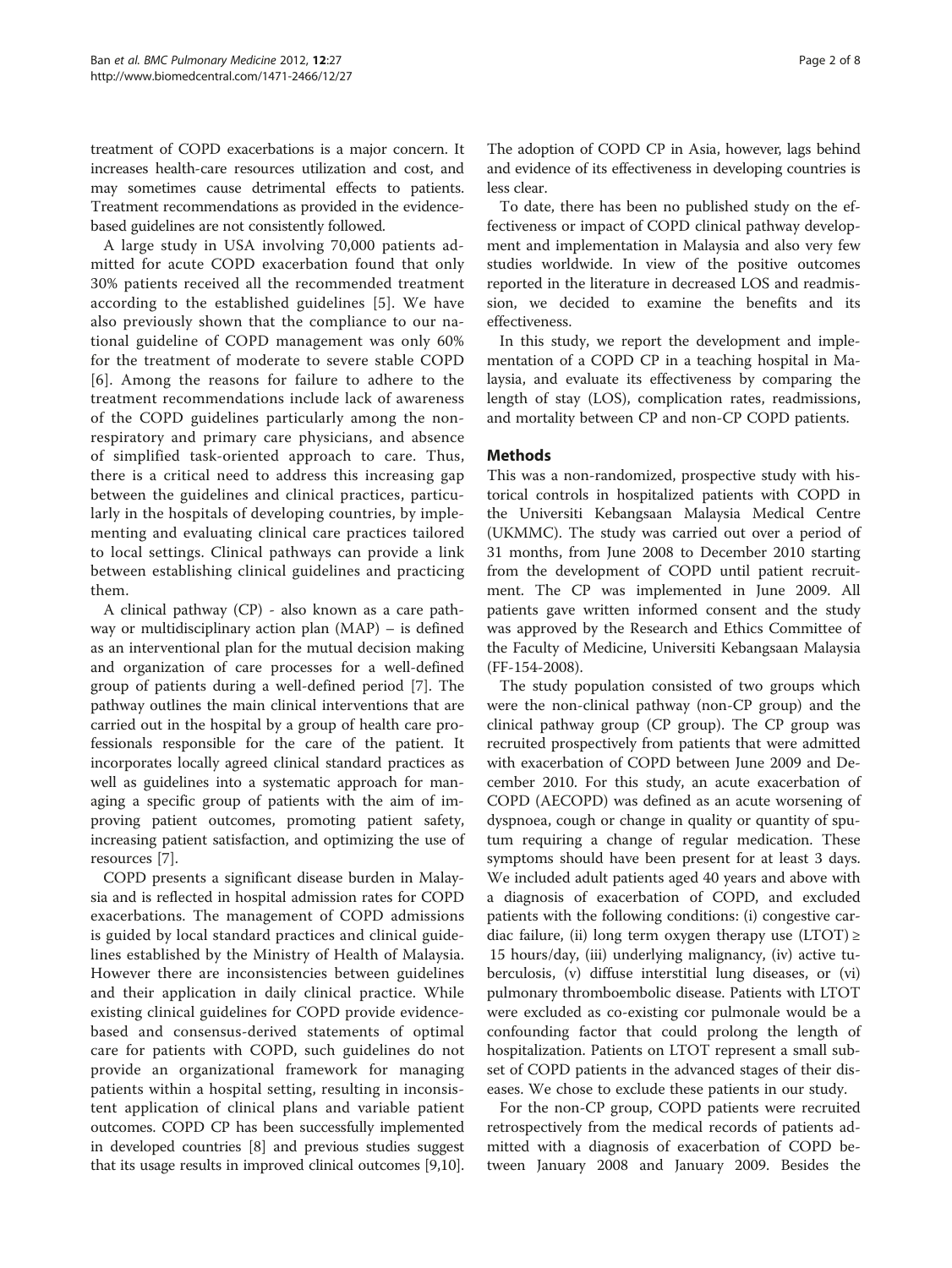clinical diagnosis by the attending physician, we required evidence of spirometry readings consistent with COPD: obstructive lung disease FEV1/FVC <70% with minimal reversibility (<12%), together with a significant smoking history of more than 10 pack-years. In our teaching hospital, the GOLD [\[2](#page-6-0)[,11](#page-7-0)] and Malaysian Clinical Practice Guidelines (CPG) were available as references for the management of acute COPD exacerbation [\[1\]](#page-6-0). We limited the retrospective review of cases to 1- year (Jan 2008 to Jan 2009) prior to commencement of the prospective recruitment of the CP group (June 2009), so as to ensure the treatment regimes and access to pulmonary rehabilitation programs were comparable.

For comparison of both groups, we collected demographic data (age, gender, education, working status) as well as baseline characteristics (BMI, smoking status, COPD severity, and co-morbidities). Both groups were matched for age, gender and severity of COPD. COPD severity was classified based on the percentage predicted FEV1 in accordance to GOLD guidelines: stage  $1$  > = 80%; stage 2: 50–80%; stage 3: 30–49%; and stage  $4 < 30\%$ . (Table 1) [\[11](#page-7-0)]. In both groups all the data were documented and collected by medical officers who were in charged in the medical wards.

# Development and implementation of the COPD clinical pathway

The paper-based pathway for COPD was developed by Universiti Kebangsaan Malaysia Medical Centre (UKMMC) in collaboration with United Nations University International Institute for Global Health (UNU-IIGH). The development was conducted in series of workshops involving the Respiratory Unit of UKMMC, UNU-IGH, and the Department of Public Health. In the first phase, we determined the roles of the healthcare teams involved in the management of a COPD patient. This included the respiratory consultant and specialist, medical officers, the head nurse, staff nurses, pharmacist, dietitian, physiotherapist, and social worker. The clinical management of COPD was based on GOLD [[12](#page-7-0)] and NICE [[13\]](#page-7-0) guidelines, as well as local best practices [[1\]](#page-6-0), but team members were allowed to deviate from the pathway depending on the clinical progress of the patient. We used this as a framework to decide on optimum days in the ward, the usage of oxygen therapy, antibiotic requirement and regimes, DVT prophylaxis

Table 1 Stage of COPD and percentage predicted FEV1

| Stage of COPD | Percentage predicted FEV1 |
|---------------|---------------------------|
| Stage 1       | $\triangleright$ Or = 80% |
| Stage 2       | 50-80%                    |
| Stage 3       | $30 - 49$                 |
| Stage 4       | $<30\%$                   |

and others. As a baseline, the expected length of stay was set at 5 days.

The COPD CP consisted of day-to-day assessment of the patients starting from day 1 until the day of discharge. These assessments included physiotherapy assessment, oxygen requirement assessment, treatment regimes; bronchodilator therapy corticosteroid and antibiotic requirement, deep venous thrombosis (DVT), fluid regime, blood tests and chest radiograph requirement were also listed in the assessment chart in the CP .

In the second phase, a pilot study was carried out to evaluate the feasibility of the COPD clinical pathway, and to modify the pathway accordingly Prior to starting the pilot study there was an official launch of the clinical pathway at the hospital level. This was officiated by the director of the UKMMC and attended by representatives from nurses, physiotherapists, pharmacists as well as medical doctors. A separate session to introduce the CP to the medical department was done as a continuous medical education (CME) session to the medical officers, house officers, nurses, pharmacists and physiotherapists who were based in the medical wards. The CME session was done to explain the clinical pathway in brief and outline the main roles to be played by each unit. In the third phase, we implemented the COPD CP in the medical wards in June 2009.

#### Piloting of the care pathway in subsets of patients

Patients admitted to the medical wards with a diagnosis of exacerbation of COPD were screened within 24 hours of admission and managed according to the COPD CP if the patients fulfilled the inclusion/exclusion criteria. The CP worksheets were attached to the patient's records, and to ensure compliance to the CP, we designated one study investigator (medical officer) to review the clinical pathway records daily and prompt the team to follow the specific goals set for each day. The study investigator performed daily ward rounds to enforce compliance on the usage of the pathway. The health care providers were given encouragement and reinforcement to implement the clinical pathway. Additional educational activities were also given to address specific issues raised during the implementation.

#### Evaluation of COPD CP

The evaluation focused mainly on the care process and outcomes. The variables that were measured for evaluation were length of hospital stay (LOS), complications or morbidity, readmission and mortality. Confounders of LOS would include smoking status of patient, hospital acquired infections, and worsening of co-morbidities.

In this study readmission was defined as any unplanned hospital admission within 30 days after discharge. Patients were given the status of readmission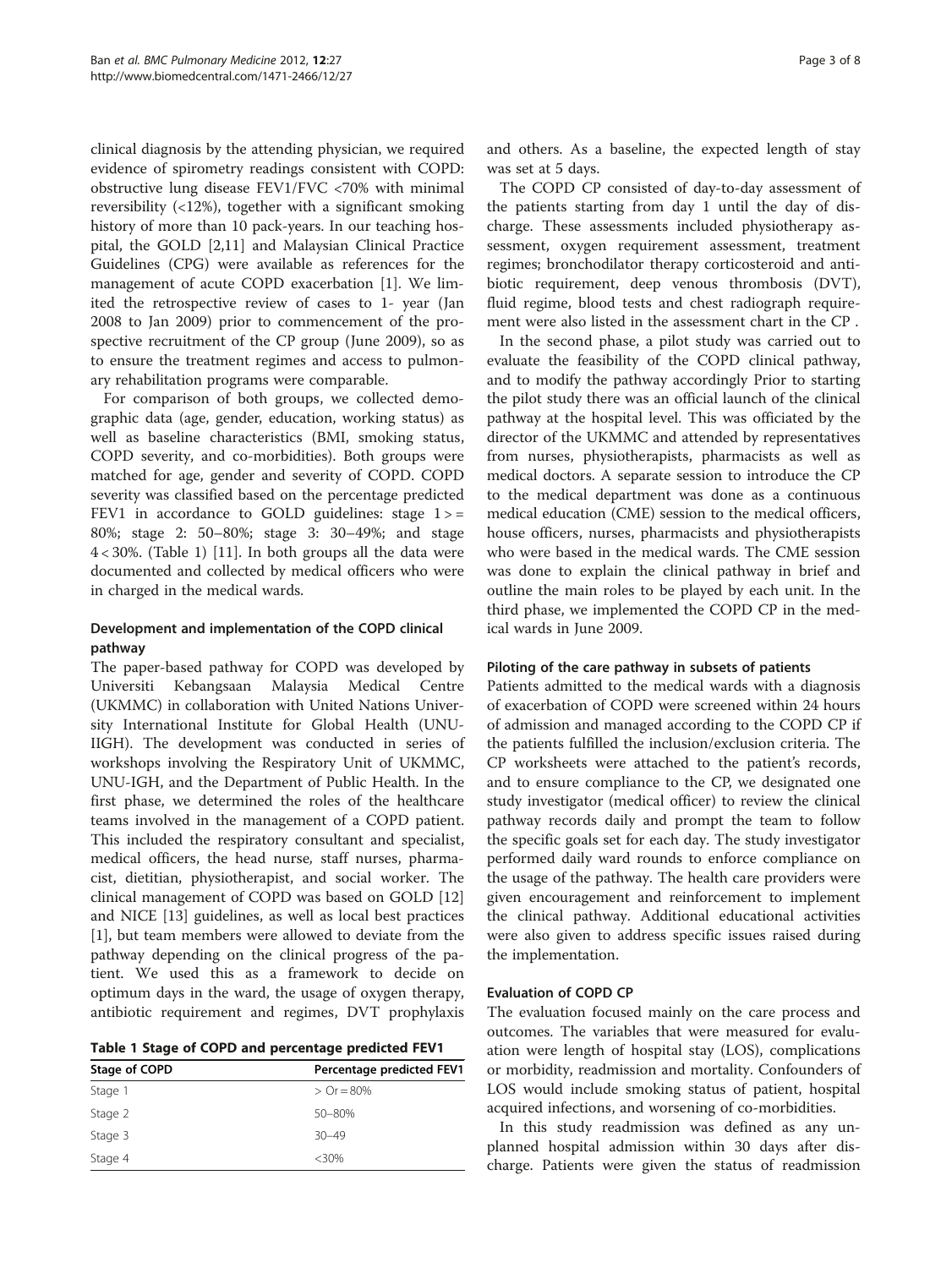only if they were admitted for clinical problems primarily related to the initial episode of COPD exacerbation. The interval of follow up was 30 days and this was done via a telephone call. Complications were defined as any disease or injury that developed during the treatment of a pre-existing disorder. It can vary from complication related to the pre-existing disease or non related.

#### Statistical analysis

Sample size determination was calculated using Power and Sample Size Program (PS) package (version 3.0.43). Statistical comparisons were performed using Statistical Software Statistical Product and Services (SPSS) software package (version 19) using appropriate statistical tests at a significance level of 95%.

# Results

# Recruitment and baseline characteristics

The CP group was prospectively recruited from a total of 212 patients that were admitted with a diagnosis of COPD exacerbation between June 2009 and December 2010. Ninety-seven patients fulfilled the inclusion criteria and all were recruited in the CP group (46%); 95 patients completed the study (98%). For the historical non-CP control group, the medical case notes of 281 COPD patients admitted between January 2008 and January 2009 were reviewed. Only 160 patients had complete documentation of the case notes, and of these, 98 patients fulfilled the criteria and were included in the control group (61%).

The basic demographic distributions between the CP and non-CP groups were comparable and no significant differences were noted in age, gender, ethnicity, and working status  $(p > 0.05)$  (Table [2](#page-4-0)). We found that the non-CP group comprised of patients with lower levels of education compared to the CP group ( $p = 0.035$ ).

Next we examined baseline characteristics of BMI, smoking status, COPD stage, and co-morbidities (Table [2](#page-4-0)). No differences were noted in the COPD stage of disease and presence of co-morbidities  $(p > 0.05)$  between the two groups. However, the CP group had significantly more underweight patients compared to the non-CP group  $(20\% \text{ vs } 6.9\%)$   $(p = 0.029)$ . When we examined the smoking status, all patients had a history of smoking in both groups, but the non-CP group had a higher percentage of current smokers compared to CP group (17.3% vs 5.3%) ( $p = 0.008$ ).

# Evaluation of clinical outcomes Length of stay (LOS)

The overall length of stay ranged from 2 to 13 days. The median LOS of the overall COPD population was 6 days (means  $6.59 \pm 2.15$  days). The median LOS in non-CP group was 7 days (mean =  $7.31 \pm 2.75$  days) whilst LOS

### Complication rates

The CP group had less number of complications (38 patients, 38.8%) compared to the non-CP group (14 patients, 14.7%), and this difference was statistically significant  $(p < 0.001)$  (Table [4](#page-5-0)).

The commonest complication was acute respiratory failure leading to noninvasive positive pressure ventilation (NIPPV) or invasive positive pressure ventilation (IPPV) in both groups followed by hospital acquired pneumonia (HAP). Other complications were acute coronary syndrome (ACS), congestive cardiac failure (CCF) or fluid overload, acute renal failure (ARF) thrombophlebitis and cellulitis upper gastrointestinal bleeding (UGIB) urinary tract infection (UTI) and others, which include uncontrolled hypertensive and diabetes, acute gouty arthritis and stroke. (Table [4](#page-5-0)).

# Number of readmissions

There were a total of 44 patients readmitted within 30 days of discharge. There was no difference between in the number of readmissions between the groups: 22 (22.4%) in non-CP group and 22 (23.2%) in CP group  $(p > 0.05)$ .

# Mortality rates

There were two deaths in the CP group (2.1%) and none in the non-CP group (0%). This difference was not significant  $(P = 0.24)$ .

# **Discussion**

In this study, we developed and implemented a clinical pathway for the management of COPD exacerbations, and compared the outcomes (LOS, complication rate, readmission rate and mortality) of patients managed with the COPD clinical pathway with patients previously managed using the standard care guidelines.

As a baseline for comparison, we used historical controls from patients that were most recently managed using standard care guidelines one year prior to implementation of the clinical pathway. This control group was comparable to the patients that were prospectively recruited in the clinical pathway group: both groups had similar access to drugs, pulmonary rehabilitation, and smoking cessation clinic sessions; and their demographic profiles were similar. We did not find significant differences in the age, gender, and ethnicity between the groups.

The median BMI of the study population was 24.4 (20.9–27.2) which is classified as overweight following the Malaysian obesity guidelines (MOH 2004). Sixty one percent of the patients were overweight and obese, while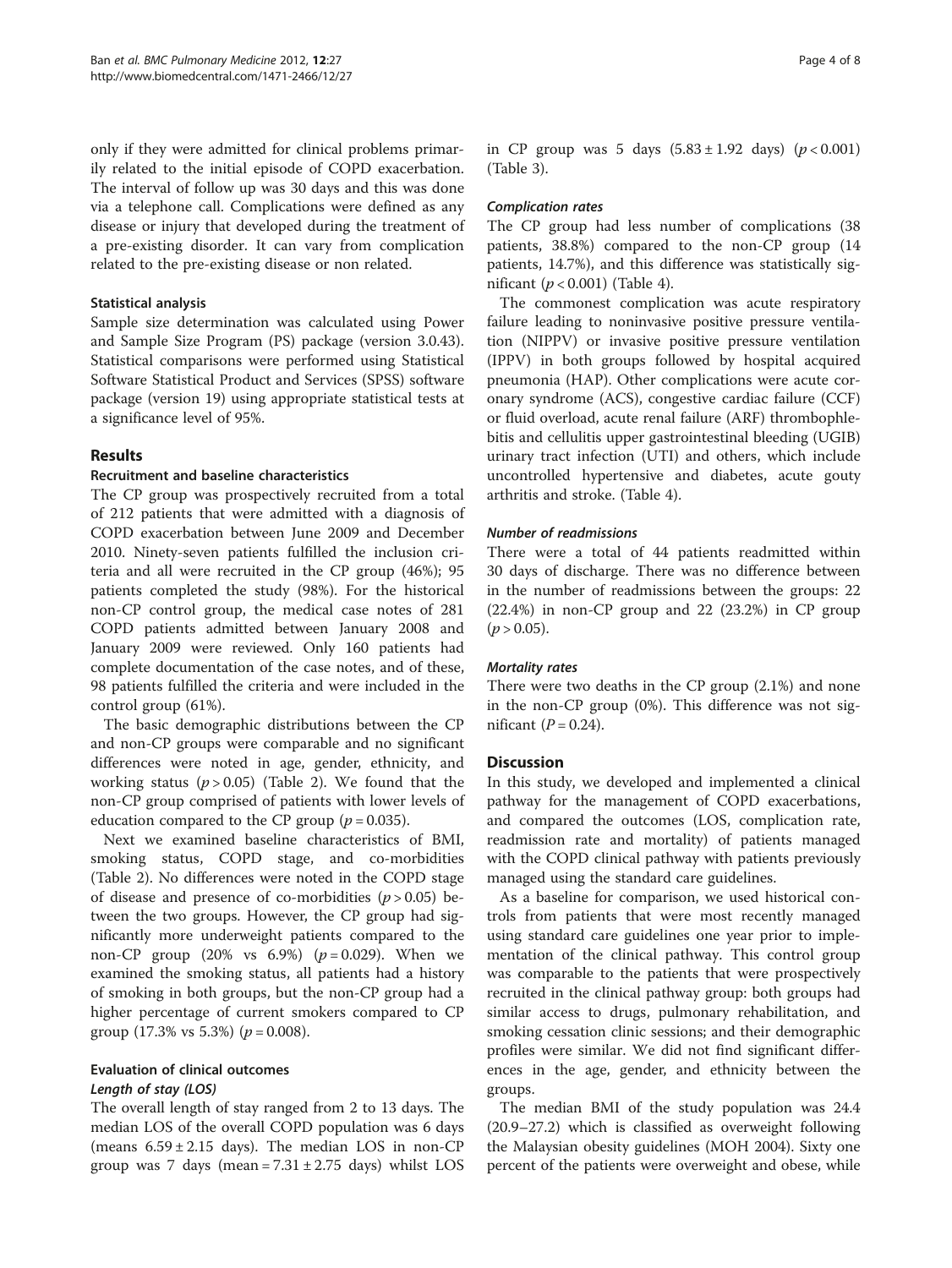| Characteristic                   | Total $N = 193$  | Non-Clinical Pathway (n = 98) | Clinical Pathway (n = 95) | P value                         |
|----------------------------------|------------------|-------------------------------|---------------------------|---------------------------------|
| Age (years $\pm$ sd*)            | $68.48 \pm 8.84$ | $68.78 \pm 8.45$              | $68.18 \pm 9.27$          | $0.641$ <sup>#</sup>            |
| Gender [n(%)]                    |                  |                               |                           |                                 |
| Male                             | 168 (87.0)       | 82 (83.7)                     | 86 (90.5)                 | 0.156 <sup>λ</sup>              |
| Female                           | 25 (13.0)        | 16(16.3)                      | 9(9.5)                    |                                 |
| Ethnicity [n(%)]                 |                  |                               |                           |                                 |
| Malay                            | 51(26.4)         | 25(25.5)                      | 26 (27.4)                 | $0.353^{E}$                     |
| Chinese                          | 110 (57.0)       | 61(62.2)                      | 49 (51.6)                 |                                 |
| Indian                           | 29 (15.0)        | 11(11.2)                      | 18 (18.9)                 |                                 |
| Others                           | 3(1.6)           | 1(1.1)                        | 2(2.1)                    |                                 |
| Level of education [n(%)]        |                  |                               |                           |                                 |
| No formal education              | 31(16.1)         | 18 (18.4)                     | 13 (13.7)                 | 0.035 <sup>λ</sup>              |
| Primary                          | 94 (48.7)        | 54 (55.1)                     | 40 (42.1)                 |                                 |
| Secondary                        | 68 (35.2)        | 26 (26.5)                     | 42 (44.2)                 |                                 |
| Working status [n(%)]            |                  |                               |                           |                                 |
| Work(non-professional)           | 37 (19.2)        | 15(15.5)                      | 22(23.2)                  | $0.166^{\lambda}$               |
| Not working                      | 156 (80.8)       | 83 (84.7)                     | 73 (76.8)                 |                                 |
| BMI in kg/m <sup>2</sup> (range) | 24.4 (20.9-27.2) | 24.6 (21.5-27.5)              | 23.8 (19.1-27.0)          | $0.382^{\alpha}$                |
| BMI category (%)                 |                  |                               |                           |                                 |
| Underweight (<18.5)              | 24 (14.4)        | 5(6.9)                        | 19 (20.0)                 | 0.029 <sup>E</sup>              |
| Normal (18.5 - 22.9)             | 42 (25.1)        | 23 (31.9)                     | 19 (20.0)                 |                                 |
| Overweight (23 - 27.4)           | 67 (40.1)        | 26 (36.1)                     | 41 (43.2)                 |                                 |
| Obese (>27.4)                    | 32 (20.4)        | 18 (25.0)                     | 16 (16.8)                 |                                 |
| Smoking status [n(%)]            |                  |                               |                           |                                 |
| Current smoker                   | 22 (11.4)        | 17(17.3)                      | 5(5.3)                    | 0.008 <sup>λ</sup>              |
| Ex-smoker                        | 171 (88.6)       | 81 (82.7)                     | 90 (94.7)                 |                                 |
| Stage of disease [n(%)]          |                  |                               |                           |                                 |
| Stage 2                          | 7(4.0)           | 4(4.8)                        | 3(3.4)                    | $0.924^{\text{f}}$              |
| Stage 3                          | 46 (26.6)        | 22 (26.2)                     | 24 (27.0)                 |                                 |
| Stage 4                          | 120 (69.4)       | 58 (69.0)                     | 62 (69.7)                 |                                 |
| Co Morbidity [n(%)]              |                  |                               |                           |                                 |
| NO                               | 83 (43.0)        | 38 (38.8)                     | 45 (47.4)                 | $0.228^{A}$                     |
| YES                              | 110 (57.0)       | 60 (61.2)                     | 50 (52.6)                 |                                 |
| Types of Co morbidity[n(%)]      |                  |                               |                           |                                 |
| Hypertension                     | 91 (47.2)        | 49 (50.0)                     | 42 (44.2)                 | $0.421^{A}$                     |
| Diabetes Mellitus                | 37 (19.2)        | 18 (18.4)                     | 19 (20.0)                 | $0.773^{\lambda}$               |
| Ischemic heart disease           | 52 (26.9)        | 28 (28.6)                     | 24 (25.3)                 | $0.605^{\lambda}$               |
| Dyslipidemia                     | 48 (24.9)        | 26 (26.5)                     | 22 (23.2)                 | $0.588^{\lambda}$               |
| Chronic kidney disease           | 10(5.2)          | 5(5.1)                        | 5(5.3)                    | $0.607^{\rm \scriptsize \rm E}$ |

<span id="page-4-0"></span>Table 2 Baseline characteristics and demographic data between two groups

 $*$  sd = standard deviation  $\alpha$  = Mann Whitney U test,  $\#$  = independent t test,  $\Lambda$  = Pearson Chi-Square test,  $\pounds$  = Fisher's Exact test, Significant level P < 0.05.

25.1% had normal BMI and 14.4% were underweight. Rampal et al. 2007 showed that the overall national prevalence of obesity in Malaysia was 11.7% [[14](#page-7-0)], however, we noted that they classified the cut-off point of obesity as  $BMI \ge 30$  kg/m<sup>2</sup>. We classified obesity as a

BMI  $\geq$  27.5 kg/m<sup>2</sup> as recommended by the Malaysian clinical guidelines in management of obesity 2004[\[15\]](#page-7-0).

A total of 171(88.6%) subjects were ex-smokers and 22 (11.4%) were still actively smoking. There were more active smokers (17%) in the non-CP group compared to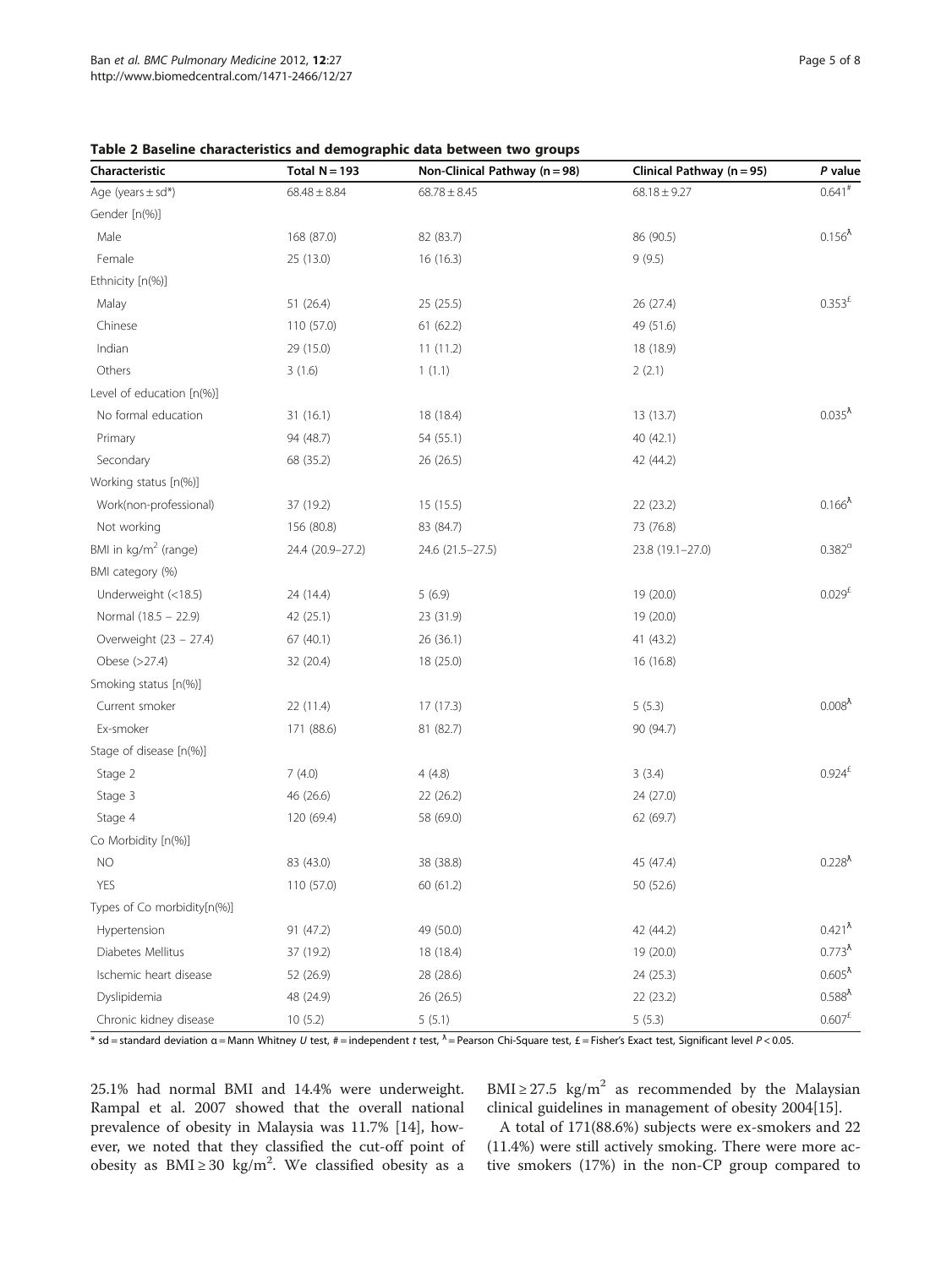<span id="page-5-0"></span>Table 3 Comparison of non-CP and CP group with average length of stay (ALOS)

| Variable                                             | <b>Non-Clinical Clinical</b><br>Pathway<br>$(n = 98)$ | Pathway<br>$(n = 95)$        | P value          |
|------------------------------------------------------|-------------------------------------------------------|------------------------------|------------------|
| Average length of stay in days (LOS) $7.31 \pm 2.75$ |                                                       | $5.83 + 1.92 \le 0.001^{\#}$ |                  |
| *Median LOS in days                                  | $7(7-9)$                                              | $5(4-7)$                     | $< 0.001^{\psi}$ |

 $#$  = independent t test, \*Median IQR (25<sup>th</sup>-75<sup>th</sup>),  $\psi$  = Mann Whitney U test, Significant level  $P < 0.05$ .

CP group (5.3%). This may have contributed to the differences in LOS between the groups. It is unfortunate that we failed to match this factor between the groups. The CP group had their smoking history taken with the knowledge that they were participating in a clinical trial. There is a possibility that they may have under reported their years of smoking. The historical controls from case notes had smoking history taken and verified over a few entries. This may have been more reflective of an accurate number of pack years and smoking status. However there was no significant association between smoking history and length of stay in the two groups. The study also found no significant association between smoking history and complication. When we removed the 22 current smokers and reanalyzed the data, the length of stay between the CP and non-CP group was still significant ( $p < 0.001$ ).

In terms of severity of COPD, majority of the patients admitted for COPD exacerbation had moderate to severe

Table 4 Type of complications and readmission between groups

| Characteristic                  | <b>Non-Clinical</b><br>Pathway<br>$(n = 38)$ | Clinical<br>Pathway<br>P Value<br>$(n = 14)$ |
|---------------------------------|----------------------------------------------|----------------------------------------------|
| Type of complications (n)       |                                              |                                              |
| Acute respiratory failure       | 9                                            | 5                                            |
| Hospital Acquired Pneumonia     | 7                                            | 3                                            |
| Acute Coronary Syndrome         | 5                                            | $\Omega$                                     |
| Congestive Cardiac Failure/     | $\mathfrak{D}$                               | $\mathfrak{D}$                               |
| Fluid overload                  |                                              |                                              |
| Acute Renal Failure             | 3                                            | $\mathcal{P}$                                |
| Thromboplebitis/cellulitis      | 3                                            | 1                                            |
| Upper gastrointestinal bleeding | 1                                            | $\Omega$                                     |
| Urinary tract infection         | $\mathfrak{D}$                               | $\Omega$                                     |
| Others                          | 6                                            | $\mathfrak{D}$                               |
| Readmission (< 30 days)         |                                              |                                              |
| No                              | 76 (77.6)                                    | 73 (76.8) *0.907                             |
| Yes                             | 22 (22.4)                                    | 22 (23.2)                                    |

 $*^{\lambda}$  = Pearson Chi-Square test, Significant level P value <0.05.

stage of disease. This is in keeping with the role of UKMMC as a tertiary referral centre. Another possible reason is most COPD patients approach their doctor at a later stage of the disease.

As COPD patients are generally elderly, comorbidities are expected to be higher. More than 50% of COPD patients in this study had at least one comorbid disease. The most common comorbid disease was hypertension. A large study by Mannino et al. (2008) reported that lung function impairment was associated with more comorbid disease [\[16](#page-7-0)]. The risk of hospitalization and mortality were increased with comorbid disease, in which the mortality was worse in patients with impaired lung function [\[16\]](#page-7-0). Prevalence of diabetes was found to be increased in COPD where 15% of the patients with COPD admitted to the hospital had diabetes mellitus [[16\]](#page-7-0). This result was almost similar to the prevalence of diabetes in our COPD population (19.2%). Antonelli et al. (1997) found that selected comorbids including chronic renal failure and myocardial infarction or ischemia were able to predict mortality in patients with advanced COPD [[17\]](#page-7-0).

This study confirmed our hypothesis that usage of CP in the management of acute exacerbation of COPD decreased the hospital length of stay (LOS). We found a significant reduction in LOS of the CP group as compared to the non-CP group. The overall median LOS of COPD patients was 6 days and ranged between 2 to 13 days. The median LOS in non-CP group was 7 days whilst the LOS in CP group was 5 days. A Study by Celis et al. (2004), which utilized the COPD CP, also showed a significant reduction of mean hospital stay of 13.21 days in the control group and 10.24 days in the CP group [[18\]](#page-7-0). A similar study by Santamaria showed shortening of 0.89 days (13.2%) of hospital stay in the pathway group; however, this was not statistically significant [\[9](#page-7-0)]. This was a prospective unblinded study in a single unit and the non-CP group had more co-morbidities. This could have contributed to the LOS being not significant. A retrospective study by Celis et al. (2004) also did demonstrate a significant decrease in LOS [\[18\]](#page-7-0), possibly due to the retrospective nature of the study.

For other respiratory disease CPs, Bailey et al. (1998) showed that the use of CP in asthma also caused reduction in the LOS [\[19](#page-7-0)]. This reduction in LOS was also noted after implementation of pneumonia clinical pathway [\[20,21](#page-7-0)].

There is insufficient data to indicate the optimal duration of hospitalization in patients with COPD exacerbation. A study on necessary length of hospital stay for COPD done by Mushlin et al. (1991) found that 6.9 days was considered averaged LOS [[22\]](#page-7-0). Our overall (both non-CP and CP groups) mean LOS was 6.56 days. We developed a 5-day COPD CP based on the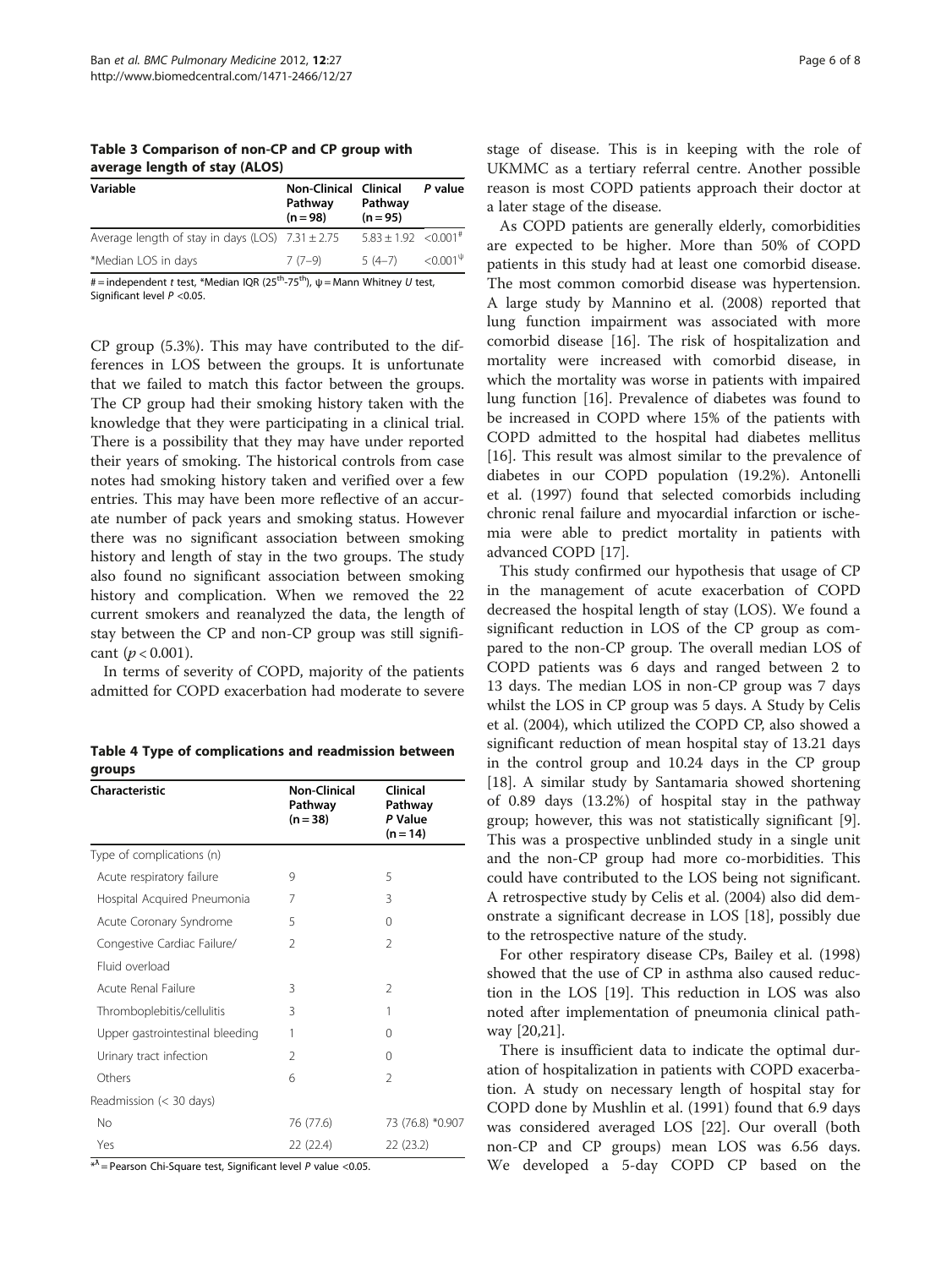<span id="page-6-0"></span>recommended average use of antibiotic (3 to 7 days) from GOLD guidelines. Our CP was similar to COPD CP from the Grey Bruce Health Network in this aspect (approximately 5 days target). This study showed that CP can help in reducing length of stay and indirectly reducing cost of care.

The non-CP group had significantly more complications than the CP group (38 vs. 13). This is consistent with the study by Santamaria et al. (2004) which also showed fewer complications in the CP group [\[9](#page-7-0)]. Acute respiratory failure (14 cases) was the most common complication seen which is similar to the study by Santamaria et al. (2004) [[9\]](#page-7-0). COPD patients are prone to develop type II respiratory failure with CO2 retention which would lead to mechanical ventilation support.

The number of readmissions was similar in both groups. We found no significant difference in the number of unplanned readmissions between the two groups. The main reason for readmission in this study was shortness of breath. The CP group also had longer readmission interval after discharge. Our findings were consistent with the study by Santamaria et al. [[9\]](#page-7-0). The earliest unplanned readmission was four days in the CP group and one day in the non-CP group. There is an ongoing study by the EUROPEAN Quality of Care Pathways Study on COPD (EQCP-COPD) looking at readmission rates as a primary outcome.

There was no significant association in mortality between the non-CP and CP groups. Our finding was similar to Santamaria et al. study [\[9](#page-7-0)]. There were two deaths in the CP group. Both patients were in stage IV COPD. One was a 70-year old male ex-smoker who had hypertension and ischaemic heart disease. The second subject was an 81-year old male who had no comorbidities. Both deaths were associated with COPD exacerbation.

We encountered minimal initial resistance to the clinical pathway. However, this was not a major issue. This lack of acceptance resulted in some deviation from the clinical pathway. Several batches of medical officers and house officers were rotated into the medical unit during the duration of this study. Information on the COPD clinical pathway may not be well disseminated. Our briefing sessions should have been more regular to improve the compliance and adherence to the CP. In our study it was not possible to screen admission during long weekends or public holidays. We designated a single investigator to review and prompt the doctors. This problem can be improved by appointing case managers in each ward. Due to the retrospective nature of case control section of this study, there were a number of incomplete data documentation and recording.

This study on COPD clinical pathway in Malaysia showed a decrease in LOS and complications. We are currently evaluating the effectiveness of the CP using this current data from a cost analysis point of view. This will be published upon completion of analysis. We continue to improve our COPD clinical pathway by studying the variances. We will use these to tailor the current CP to reflect our resources available to us.

### Conclusions

In conclusion we have developed and implemented the first clinical pathway for inpatient management of acute COPD exacerbation in Malaysia. Our study suggests that the usage of CP in the management of COPD exacerbation decreases the hospital length of stay and complication rates. The clinical pathway integrates the routine assessment of a COPD patient. This can help identify patients at risk of pseudomonal infections and streamline their antibiotic therapy. In our study doctors were prompted to change antibiotics as well as steroid therapy to the oral form from day 2 of admission. Doctors were also prompted to switch to regular bronchodilator therapy MDI from day 2 of admission. There was a clear discharge plan listed in the clinical pathway. These factors may have contributed to a shorter length of stay in hospital.

We recommend its usage in other public hospitals in Malaysia to improve the efficiency and quality of care in COPD.

#### Competing interests

The authors declare that we have no competing interest.

#### Authors' contributions

ARA = study design, data collection, data analysis and interpretation, drafting and revising manuscript. AYLB = study design, design of CP, data analysis and interpretation, revising manuscript. IA = study design, data collection, data analysis and interpretation, drafting and revising manuscript. HR = study design, design of the CP, revising manuscript. BSS = introduced the idea of CP in Malaysia, revising manuscript. SMA = introduced the idea of CP in Malaysia, revising manuscript. All authors read and approved the final manuscript.

#### Acknowledgements

We are grateful for the cooperation given by UKMMC for allowing us to proceed with this study. A special thank to the University Kebangsaan Malaysia for approving the grant for this study. We wish to acknowledge all doctors and medical staff for giving the fullest cooperation for this study.

#### Author details

<sup>1</sup>Department of Medicine, UKMMC, Kuala Lumpur, Malaysia. <sup>2</sup>Department of Community Health, UKMMC, Kuala Lumpur, Malaysia. <sup>3</sup>Case-mix Centre UKMMC, Kuala Lumpur, Malaysia. <sup>4</sup>United Nations University-International Institute of Global Health (UNU-IIGH), Kuala Lumpur, Malaysia.

#### Received: 22 September 2011 Accepted: 15 June 2012 Published: 22 June 2012

#### References

- 1. Ministry of Health Malaysia, Academy of Medicine of Malaysia, Malaysian Thoracic Society: Management of Chronic Obstructive Pulmonary disease. In Clinical Practice Guidelines. 2nd edition. 2009. MOH/P/PAK/197.09(GU).
- 2. Gold PM: The 2007 GOLD Guidelines: a comprehensive care framework. Respir Care 2009, 54(8):1040–1049.